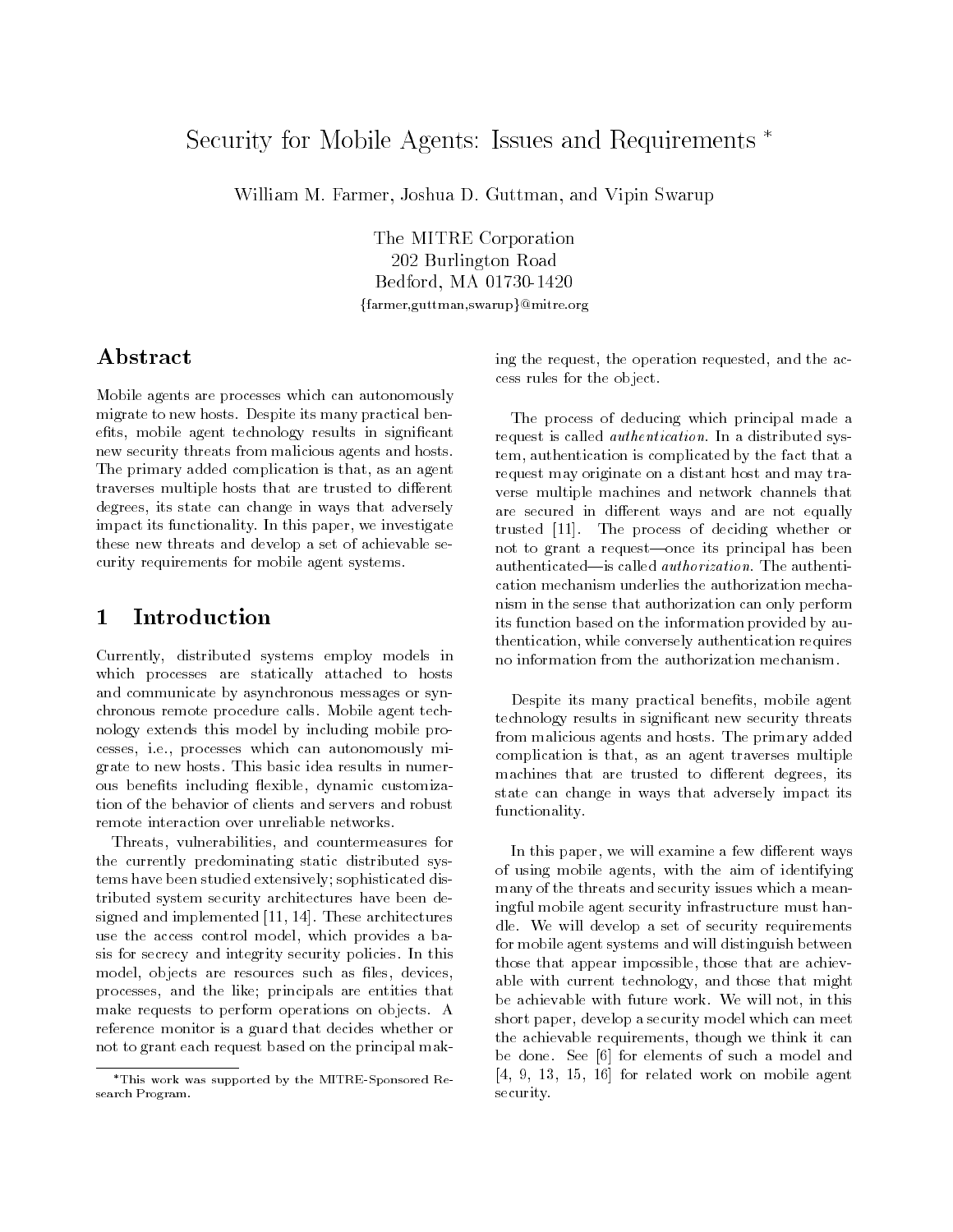#### $\overline{2}$ Mobile Agents

A mobile agent is a program that can migrate from one networked computer to another while executing. This contrasts with the client/server model where non-executable messages traverse the network, but the executable code remains permanently on the computer it was installed on. Mobile agents have nu merous potential benefits. For instance, if one needs to perform a specialized search of a large free-text database, it may be more efficient to move the program to the database server rather than move large amounts of data to the client program.

In recent years, several programming languages for mobile agents have been designed. These languages make different design choices as to which components of a program's state can migrate from machine to machine. In Java [12], only program code can migrate; no state is carried with the programs. In Obliq [2], first-class function values (closures) can migrate; closures consist of program code together with an environment that binds variables to values or memory locations. In Kali Scheme [3], again, closures can migrate; however, since continuations  $[10, 8]$  are firstclass values, Kali Scheme permits entire processes to migrate autonomously to new hosts. In Telescript  $[18]$ , functions are not first-class values; however, Telescript provides special operations that permit processes to migrate autonomously.

The languages also differ in their approach to transporting objects other than agents. When a closure or process migrates, it can either carry along all the objects (mutable data) that it references or leave the objects behind and carry along network references to the objects. Java does not address this issue since it permits only program code to migrate. In Obliq, objects remain on the node on which they were created and mobile closures contain network references to these objects; if object migration is desired, it needs to be programmed explicitly by cloning objects remotely and then deleting the originals. In Kali Scheme, objects are copied upon migration; this results in multiple copies of the same objects; data consistency needs to be programmed explicitly if it is desired. In Telescript, objects can either migrate or stay behind when an agent that owns them migrates. However, if other agents hold references to an object that migrates, those references become invalid. Hence, programming care is required to protect against dangling pointers.

In this paper, we adopt a fairly general model of mobile agents. Agent interpreters run on individual networked computers and communicate among themselves using host-to-host communication services. An agent consists of code together with execution state.

The state includes a program counter, registers, environment, recursion stack, and store. Agents execute by being interpreted by agent interpreters.

Agents communicate among themselves by message passing. In addition, agents can invoke a special asynchronous \remote apply" operation that applies a closure to arguments on a specified remote interpreter. Remote procedure calls can be implemented with this primitive operation and message passing. Agent migration and cloning can also be implemented with this primitive operation, using first-class continuation values.

#### 3 Two Examples

In this section, we will describe two examples. We believe they are typical of many-though not of allof the ways that mobile agents can effectively be used. We will try to draw out the most important security issues that they raise, as a concrete illustration of the problems of secure mobile agents.

Competing Airline Carriers. Consider a mobile agent that visits the Web sites of several airlines searching for a flight plan that meets a customer's requirements. We focus on four hosts: a customer host, a travel agency host, and two servers owned by competing airlines, for instance United Airlines and American Airlines, which we assume for the sake of this example do not share a common reservation system. The mobile agent is programmed by a travel agency. A customer dispatches the agent to the United Airlines server where the agent queries the flight database. With the results stored in its environment, the agent then migrates to the American Airline server where again it queries the flight database. The agent compares flight and fare information, decides on a flight plan, migrates to the appropriate airline host, and reserves the desired flights. Finally, the agent returns to the customer with the results.

The customer can expect that the individual airlines will provide true information on flight schedules and fares in an attempt to win her business, just as we assume nowadays that the reservation information the airlines provide over the telephone is accurate, although it is not always complete.

However, the airline servers are in a competitive relation with each other. The airline servers illustrates a crucial principle: For many of the most natural and important applications of mobile agents, we cannot expect the participants to trust one another.

There are a number of attacks they may attempt. For instance, the second airline server may be able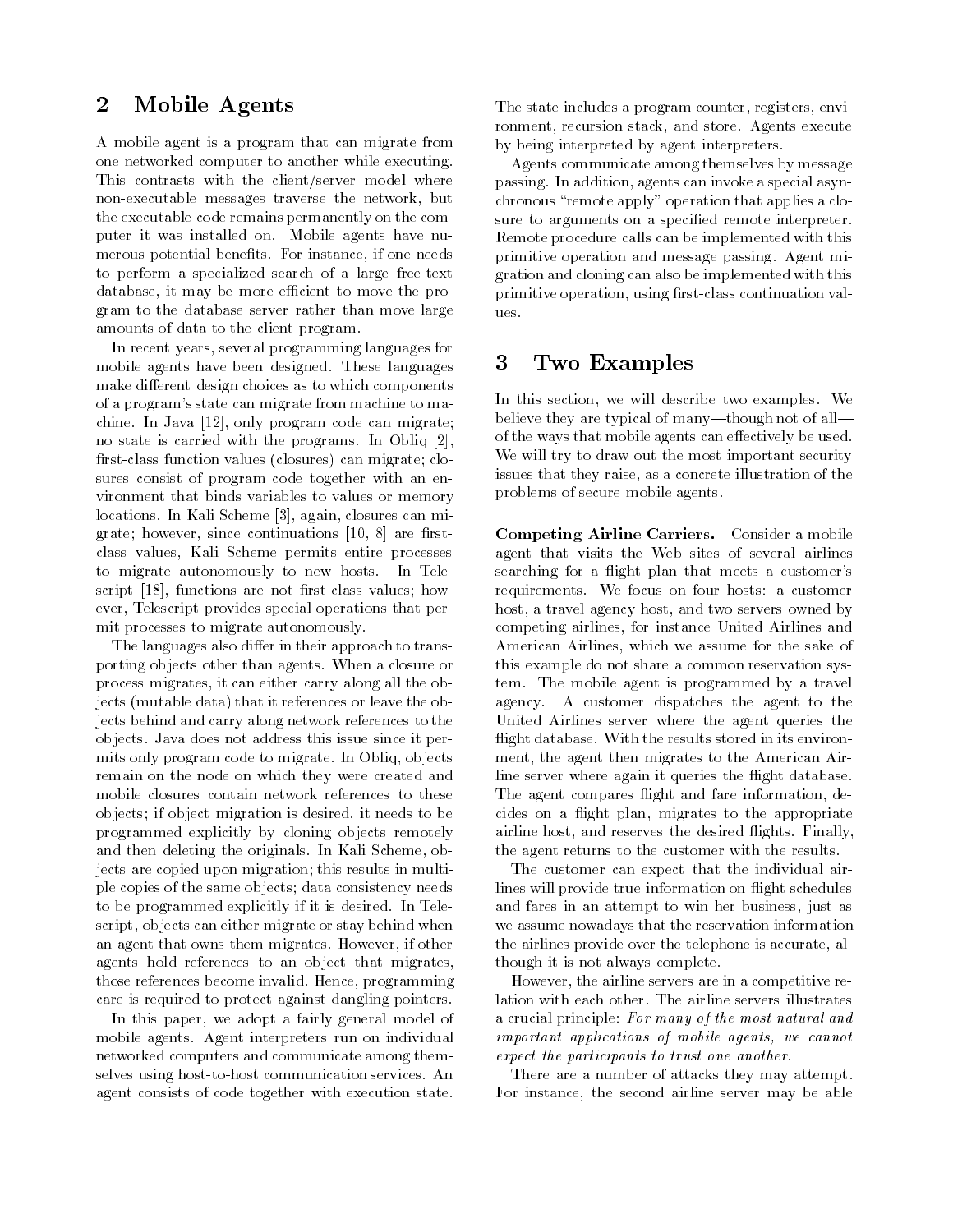to corrupt the flight schedule information of the first airline, as stored in the environment of the agent. It could surreptitiously raise its competitor's fares, or it could advance the agent's program counter into the preferred branch of conditional code. As we will argue in Section 4.1, cryptography does not help here either. Thus, the mobile agent cannot decide its flight plan on an airline host since the host has the ability to manipulate the decision. Instead, the agent would have to migrate to a neutral host such as the customer's host or a travel agency host, make its flight plan decision on that host, and then migrate to the selected airline to complete the transaction. This attack illustrates a principle: An agent's critical decisions should be made on neutral (trusted) hosts.

A second kind of attack is also possible: the first airline may hoodwink the second airline, for instance when the second airline has a cheaper fare available. The first airline's server surreptitiously increases the number of reservations to be requested, say from two to 100. The agent will then proceed to reserve 100 seats at the second airline's cheap fare. Later, legitimate customers will have to book their tickets on the first airline, as the second believes that its flight is full. This attack suggests a third principle: Unchanging components of the state should be sealed cryptographical ly.

Distributed Intrusion Detection. Consider an intrusion protection system that protects networked computer systems from electronic attacks by collecting audit data, detecting electronic attacks, and responding to suspected attacks. Mobile agents can be used to dynamically alter the data being collected, distribute the computation across the network, and dynamically respond to suspected attacks. The potential benefits of a mobile agent architecture include greater flexibility and improved performance.

In an ongoing project, we are designing a mobile agent architecture where the network is partitioned into one or more network domains. Each domain has a protected computer running an interpreter that is trusted by all agents within that domain. These interpreters trust each other to varying degrees depending on the relationships between the domains. All other interpreters run on untrusted computers that the intrusion protection system is trying to protect; hence these interpreters cannot be trusted.

The agents of this system will require special privileges to collect audit data and respond to attacks. At the same time, the agents will need to be restricted so that they cannot exceed their authority. An important aspect of this example is that the agents will execute on untrusted hosts in a hostile environment. In order to be effective, the system will require strong security controls to protect both the intrusion detection system and the underlying computer infrastructure.

Numerous attacks, both inadvertent and deliberate, are possible. Intruders can terminate or modify the behavior of interpreters. They can inject their own agents and can modify or trick legitimate agents into performing malicious tasks. They can spy on sensitive data stored within agents, within interpreters, and within communications between agents and interpreters.

Consider a data collection agent that is dispatched by a trusted interpreter, migrates to an untrusted machine, collects process information from that host (e.g., by running " $ps$ " on a UNIX host), then migrates back to the original interpreter to deposit the collected information. If the network addresses of the two interpreters are stored as state variables of the agent, the second interpreter can switch the two addresses, reset the program counter, and return the agent to the first interpreter. The agent will now collect process information from the first interpreter and return it to the second interpreter, thus providing valuable information to an attacker. This attack illustrates that a migrating agent can become malicious by virtue of its state getting corrupted.

Ideally, we would like the interpreters to distinguish between agents of the intrusion detection system and agents of attackers. The interpreters should verify the integrity of agents and should execute legitimate agents correctly. The interpreters should provide agents with appropriate resources but prevent harmful behavior. Agents should be able to communicate privately and restrict access to sensitive code or data that they carry. Agents should execute correctly and completely; that is, agents should migrate correctly to desired hosts, execute correctly on those hosts, and should be recovered in the event of system failure.

## 4 Security Goals

Security is a fundamental concern for a mobile agent system. Harrison et al.  $[7]$  identify security as a "severe concern" and regard it as the primary obstacle to adopting mobile agent systems.

The operation of a mobile agent system will normally be subject to various agreements, whether declared or tacit. These agreements may be violated, accidently or intentionally, by the parties they are intended to serve. A mobile agent system can also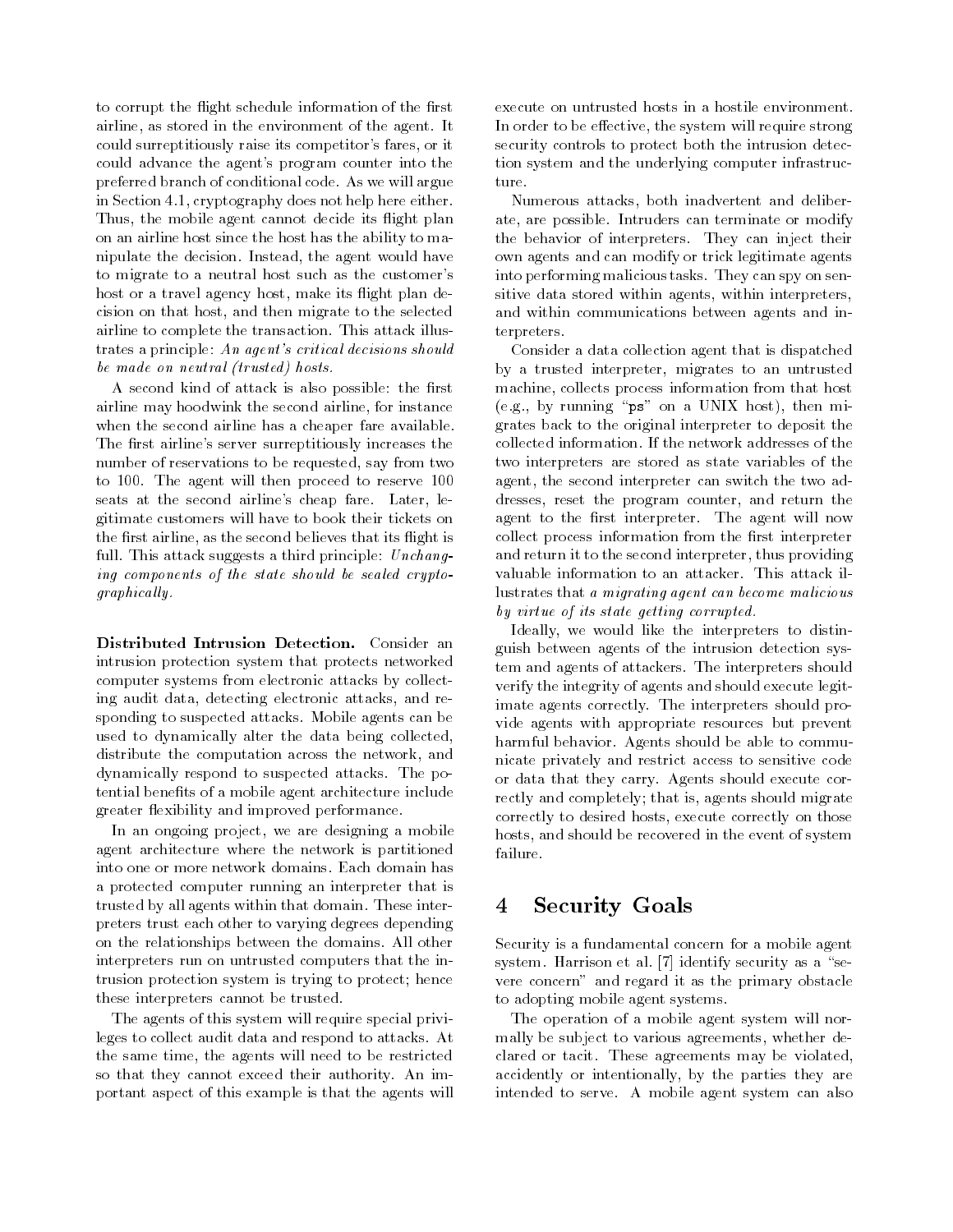be threatened by parties outside of the agreements: they may create rogue agents; they may hijack existing agents; or they may commandeer interpreters.

There are a variety of desirable security goals for a mobile agent system. Most of these concern the interaction between agents and interpreters. The user on behalf of whom an agent operates wants it to be protected—to the extent possible—from malicious or inept interpreters and from the intermediate hosts which are involved in its transmission. Conversely, an interpreter, and the site at which it operates, needs to be protected from malicious or harmful behavior by an agent.

Not all attractive goals can be achieved, however, except in special circumstances. In the case of mobile agents, one of the primary motivations is that they allow a broad range of users access to a broad range of services offered by different—frequently competing organizations. Thus, in many of the most natural applications, many of the parties do not trust each other. In our opinion, some previous work (for instance [16]) is vitiated by this fact: It assumes a degree of trust among the participants which will not exist in many applications of primary interest.

Nevertheless, the special cases may be of special interest to some organizations. A large organization like the United States Department of Defense might set up a mobile agent system for inter-service use; administrative and technical constraints might ensure that the different parties can trust each other in ways that commercial organizations do not. In this paper, however, we will focus on the more generic case, in which there will be mistrust and attempts to cheat.

To emphasize the consequences of this choice, we will first discuss putative security goals that we believe cannot be achieved in realistic cases. We will then turn to the security services that can already be supported by well-known techniques for security in distributed systems. Finally, we will identify some security goals that we believe can be achieved, but not without novel additions to current distributed security mechanisms.

### 4.1 What is Impossible

Several apparently desirable security goals appear unachievable in the generic case we are focusing on.

Is an interpreter untampered? There appears to be no reliable way to authenticate an interpreter. For instance, suppose that one wants to determine whether the interpreter running on a particular host has been tampered with, in the sense that its text seg ment does not match a given executable image identically. In case the host is not running an operating system that one trusts, there appears to be no way to ensure this.<sup>1</sup>

In our context we can assume that many of the hosts will be purchased and maintained by adversaries, or at least competitors. Then, first, the host is unlikely to allow one to log in and inspect the memory of the running executable to do the comparison by hand, so to speak. Second, a utility program running on that host to perform such comparisons on our behalf could itself have been tampered with, leading to a regress. Third, it is infeasible in general to determine, by sending test scripts, whether an interpreter has been tampered with; the tampering has probably been designed to be unobtrusive, and to make a difference only in odd but important circumstances. Testing software is hard enough in a non-adversarial context; bugs may survive lengthy testing even if they were not designed to be hard to find.

Will an interpreter run an agent correctly? Programs are merely a special kind of data, and agents are merely itinerant programs with some additional types of data attached. Because the agent is essentially passive, there is no way to ensure that the interpreter will execute the program in accordance with the intended semantics of the program. Moreover, there is normally no way to check whether an agent has been executed faithfully: If we knew what result it would compute, we would not have needed to send the agent.

It may sometimes be possible to determine heuristically that an interpreter is cheating, by sending agents whose results we believe we can predict ahead of time. However, as we mentioned, clever cheaters are apt to escape detection for a long time.

Will a host run an agent to completion? A host may decide, for reasons of its own, to stop execution of an agent.

Will a host transmit an agent as requested? A host may decide, for reasons of its own, not to transmit an agent that requests to move, or alternatively, to transmit it to the wrong destination. However, with suitable public-key cryptographic support, it is possible to ensure that a user is not tricked into thinking that a particular host was contacted if it was not.

 $^{\rm 1}$ On the other hand, if one does have some assurance about the host hardware and operating system, then one can ensurethat a valid version of a program will be running [11, Section 6].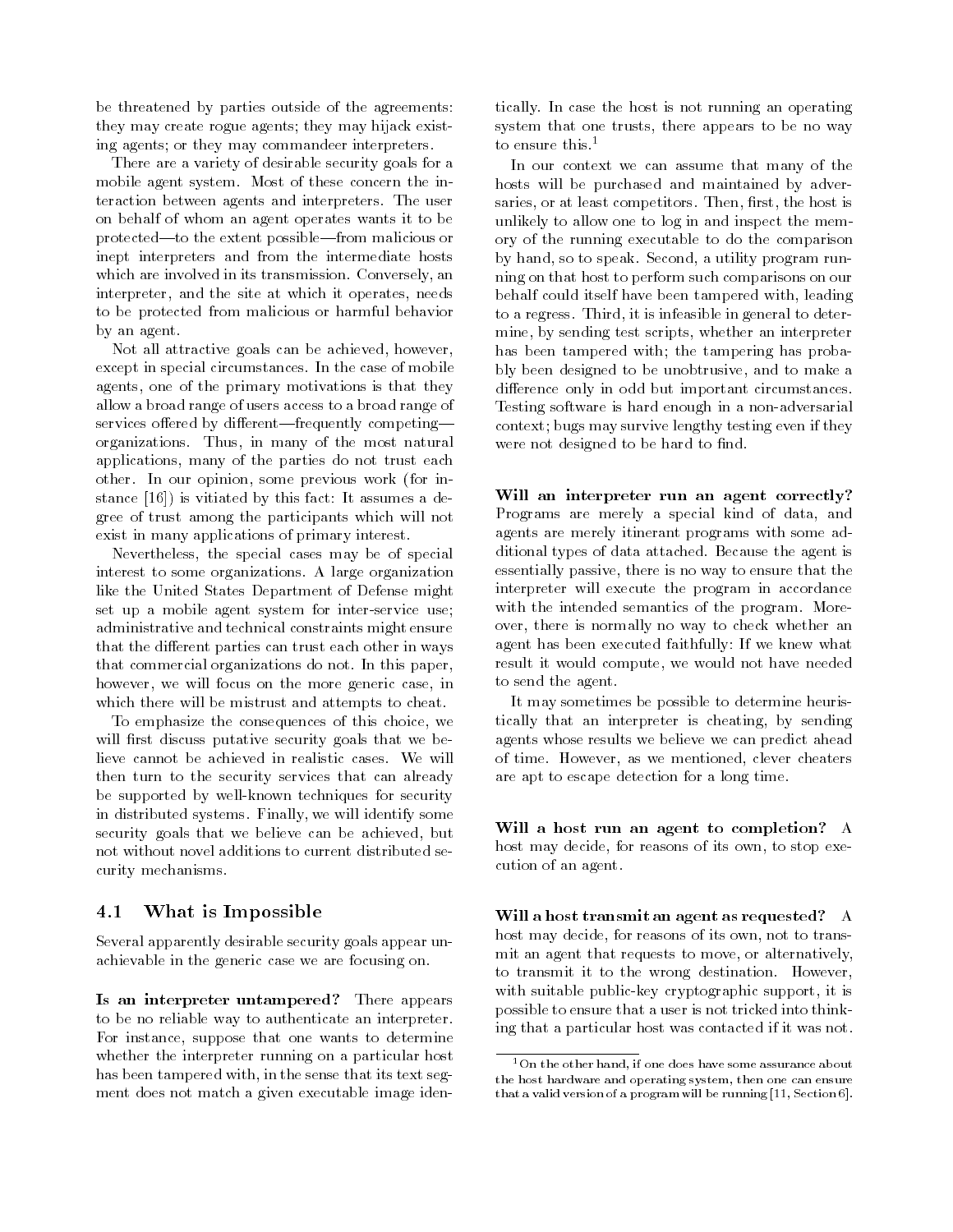Can an agent's code and data be kept private? Since an agent's code must be executed by a potentially large group of interpreters, it must be readable by all of them. Hence, there is little point in attempting to protect it by encryption. A similar point holds for data carried by the agent that will be needed later in its travels; if an agent will need to consult data in its state at an interpreter that its sender does not trust, then that data cannot be encrypted.

By contrast, data an agent has collected may be encrypted with its sender's public key if the data will not be examined again until the agent returns home. If a host may be trusted to provide true data on a particular subject, then this method may be used to ensure no host visited later will be able to change the results meaningfully.

If a pair of interpreters trust each other at least to a limited extent, then they can choose a session key for communications between themselves [11]. In this case they can offer link security to agents: agents being transferred between those interpreters will be transmitted in encrypted form.

Can an agent carry a key? For similar reasons, an agent cannot carry its own key (or other secrets, such as credit card numbers) in a form that can be used on untrusted interpreters. Someone will peek.2

A secret such as a key can be carried in encrypted form, but an interpreter must be entrusted with a "master key" if the agent is to be able to use the decrypted secret.

However, it appears undesirable to give an agent an encrypted key even for use on trusted interpreters. It is useless until we authenticate an interpreter and distribute the master key on a secure channel, for instance using the interpreter-to-interpreter encryption mentioned above. What point does it serve then to have the agent carry an encrypted key? It seems simpler and more robust to use the interpreter-tointerpreter encryption itself, so long as the agent has a name that the sender can tag the message with. If the interpreter can be trusted with a master key, then it can surely be trusted to give the name correctly over the secure channel.

Can agent-to-agent communication be kept private? Similar considerations apply to agent-toagent communication. It seems pointless to give agents keys so that they can have authenticated or secret communication with other agents. That mechanism could work only while the agents are executing on trusted interpreters. And in that case, we can use the simpler and more robust interpreter-tointerpreter secure communication. The sending agent passes data to its interpreter, which sends the data through an encrypted channel to the interpreter executing the receiving agent. The interpreters are then trusted to identify the sender and recipient correctly, and to protect the message by proper encryption.

Can an agent be distinguished from a clone? Many mobile agent languages allow agents to clone themselves. However, the system cannot reliably distinguish the original agent from its clone. This is because agents do not carry keys. Thus, if the code and data of the clone are to be authenticated, they must have the same cryptographic checksum as the original agent, as the private keys of the sender and author are not available to construct new ones. Thus, the code and signed data of the clone must be identical to the original. Thus, to distinguish them at all, we must examine the unsigned portion of their state, and there is no guarantee that these components have not been tampered.

### 4.2 What is Easy

Some fundamental security goals can be achieved by familiar techniques for distributed security.

Can the author and the sender of an agent be authenticated? The identity of the author of the program contained in an agent can be determined if the author signs the code. Similarly, the sender of an agent may make his identity known by signing the program together with such other components of an agent as will remain fixed through its travels.

Can we check the integrity of an agent's code? Modication of an agent's code can be detected by checking the author's signature.

Can interpreters ensure agent privacy during transmission? Unauthorized parties can be prevented from reading sensitive information held by an agent while it is in transit between two interpreters if the interpreters are willing to encrypt it for transmission.

 ${}^{2}$ For this reason we expect, in the example of the airline reservation system, that the agent will make a reservation rather than an actual purchase. The purchase itself can be handled more safely by having the sender separately engagein an electronic purchase protocol. Such protocols require thepurchaser to be on-line—and to demonstrate possession of a private key-as the transaction occurs, unlike mobile agents, which can be active while their sender is off-line.

For an overview of electronic purchase protocols, seehttp://www.ini.cmu.edu/NETBILL/commerce.html.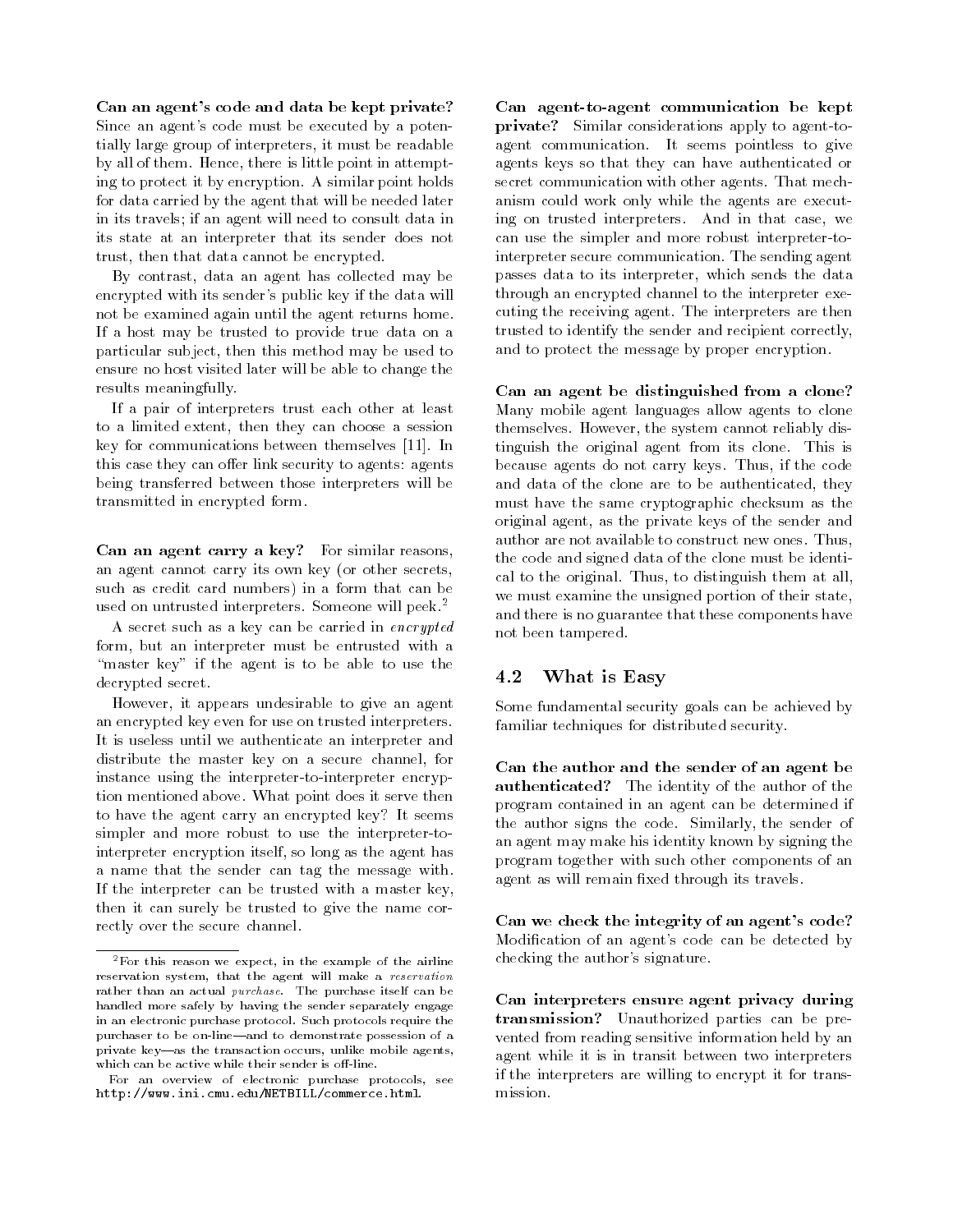Authorization: Can interpreters protect themselves against agents? An interpreter (or a remote resource manager) can decide if an agent should have access to a resource by considering the agent's author, program, user, and state. Some of these items may be known to be worthy of a certain degree of trust.

### 4.3 What is Possible but not Easy

Some security goals cannot be achieved via existing approaches to security for distributed systems. Nevertheless, it appears that they can be achieved by developing special techniques for security in mobile agents. We consider these areas to be the natural context for research in mobile agent security.

We will group the issues into two classes: those which allow an interpreter to evaluate the safety of code that it is to execute, and those which allow an interpreter to evaluate the safety of an agent's state.

Can we use a language in which all programs are safe? One possibility is to develop "safe" languages, in which agents or mobile code have restricted access to operations that affect the environment; Safe-Tcl is an example [1]. In this approach, an incoming, untrusted piece of code is provided with a subset of the language primitive operations; presumably, anything that can be done with these is "safe enough." This approach is reasonable in some contexts, although its flexibility is limited.

Java [13] and Telescript [15] both use aspects of their object oriented programming languages to allow libraries to offer a secure interface to incoming code. The languages are complex, however, and widespread review is only beginning [5]. Undoubtedly piecemeal revisions will be needed, and more importantly, a comprehensive understanding of the semantics of the languages is called for. A good semantics should allow a programmer to draw condent conclusions about what possibilities are allowed by the interface he of-

Java also offers a *byte-code verifier* [13]. This is intended to check programs at load time. Java code is compiled into an intermediate form called byte-code before it is transmitted. The byte-code verifier is intended to assure an interpreter that a newly arrived piece of byte-code—which may have been compiled by a faulty or malicious compiler—satisfies the same type-correctness properties that a correct compiler would enforce. As far as we know, there has been little independent analysis of its design or implementation.

Can a sender restrict his agents flexibly? In some applications, a sender wants his agent to run with restricted authority in most cases, but with greater authority in certain situations. For instance, in the intrusion detection tool mentioned above, a data-collection agent executing ps on an untrusted UNIX system needs only ordinary privilege. However, when it returns to its home interpreter, the agent must request privilege so that it can install the newly gathered information into a protected database. Thus, there must be a mechanism to allow an agent to request different levels of privilege depending on its state (including its program counter).

Can an interpreter ensure that an agent is in a safe state? Because a migrating agent can become malicious if its state is corrupted, as in the case of the intrusion detection ps agent, an interpreter may want to execute a procedure to test whether an agent is in a harmful state. However, the test must be applicationspecic, which suggests that reputable manufacturers of mobile agents may want to provide each one with an appropriate state appraisal function to be used each time an interpreter starts an agent. The code to check the agent's state may be shipped under the same cryptographic signature that protects the rest of the agent's code, so that a malicious intermediary cannot surreptitiously modify the state appraisal function.

Can a sender control which interpreters have authority to execute an agent? If executing an agent involves contacting other hosts, then an interpreter may have to authenticate that it is a legitimate representative of the agent. The sender of an agent may want to control which interpreters will be able to succeed in authenticating themselves in this role.

### Conclusion 5

Many of the most important applications of mobile agents will occur in fairly uncontrolled, heterogeneous environments. As a consequence, we cannot expect that the participants will trust each other. Moreover, interpreters may disclose the secrets of visiting agents, and may attempt to manipulate their state.

Existing techniques, intended for distributed systems in general, certainly allow substantial protection within the broad outlines of these constraints. However, substantial investment in mobile agent systems may await further work on new security techniques specically oriented toward mobile agents. These new